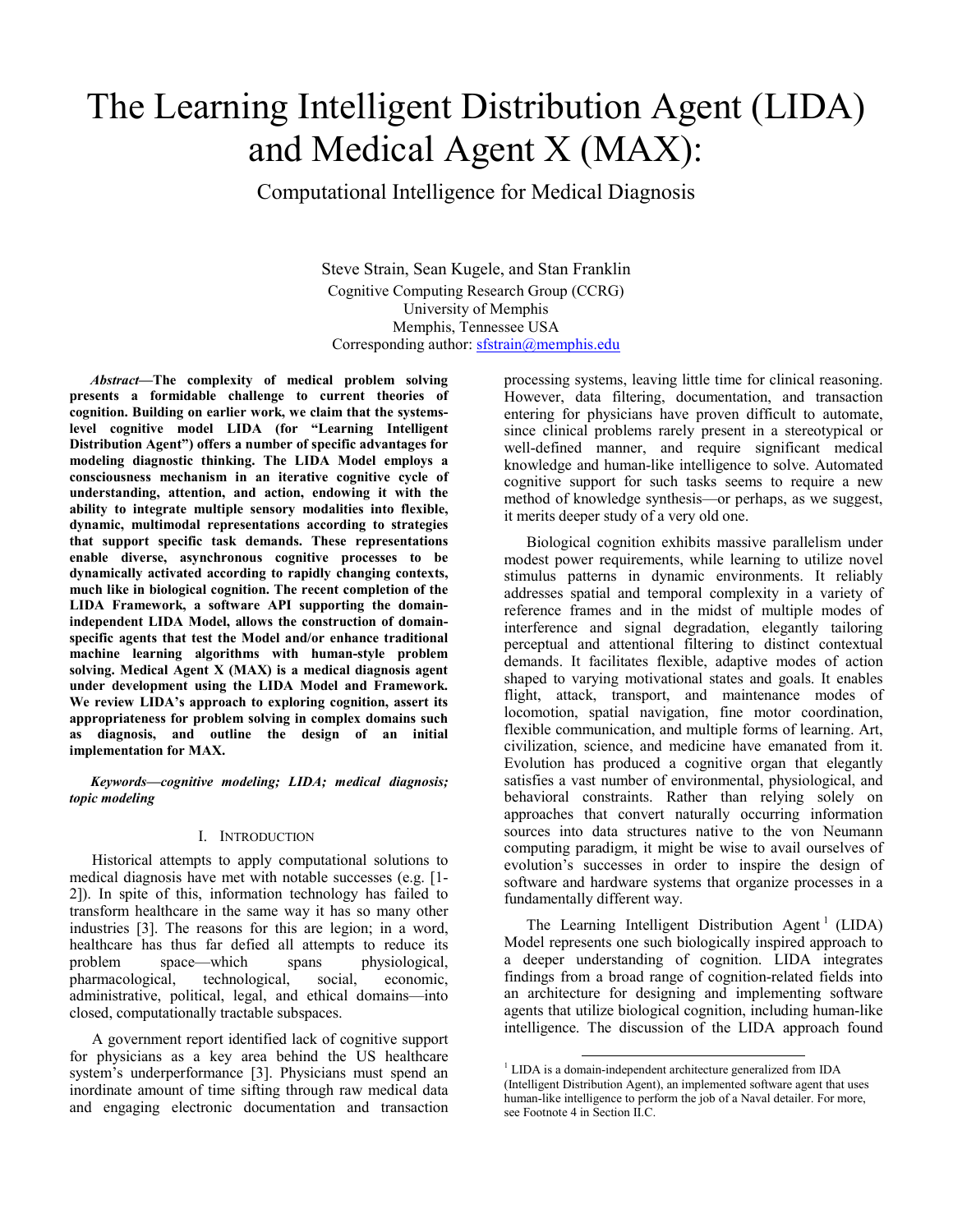below presents an argument in favor of LIDA's suitability for modeling human-like diagnostic reasoning. A discussion of the design and plans for implementation of Medical Agent X (MAX), a LIDA-based medical diagnosis agent, follows. In particular, MAX's modalities for "sensing" meaning in medical record text utilize a novel design, and preliminary experimental results in support of this design are presented. Finally, we outline directions for future work.

# II. THE LIDA APPROACH TO COGNITIVE MODELING

## *A. The LIDA Model and Framework*

The LIDA Model [4] integrates findings from experimental and theoretical branches of neuroscience, psychology, biology, and artificial intelligence into a domain-independent architecture for investigating cognitive processes. Inspired also by Sloman's work on virtual machines and mind-brain supervenience [5], LIDA views mind as a space of processes, together with the principles that govern them, implemented on a physical system such as the brain.

The larger LIDA Model comprises two sub-models. The conceptual model offers a functional landscape for mapping out the causal and temporal organization of mental events including perception, memory, understanding, attention, consciousness, deliberation, action selection, and learning. The computational model serves as a virtual machine coupling the mind to its physical substrate, and provides a high-level specification of the structure and dynamics of cognitive content. Together these two seek to give a complete substrate-independent theoretical account of cognition, known as the LIDA Model.

LIDA facilitates the creation of simulations in restricted domains that test cognitive hypotheses along one of two arcs: 1) the science fork, which compares simulation behavior to data from experimental psychology or neuroscience; or 2) the engineering fork, for cognitive applications such as robotics, natural language communication, or complex problem solving. The LIDA Framework [6] consists of a Java API that supports the design of cognitive agents according to the Model.

The LIDA Model is consistent with biological cognition, but it does not require implementations to be faithful to biological models. On the contrary, LIDA formulates abstract cognitive principles independent of the specific physical substrate on which cognition may supervene [7]. Agents implemented along the science fork must adhere to a biological model in order to compare simulation behavior with experimental results. On the other hand, agents implemented along the engineering fork do not seek to investigate or explain fundamental cognitive principles, and thus may hybridize human-style reasoning with approaches from machine learning, robotics, natural language processing, computational neuroscience, symbolic AI, and so forth.

## *B. LIDA's Modules and Cognitive Cycle*

LIDA's conceptual model comprises a number of modules that serve as a functional taxonomy for mental processes (Fig. 1). The modules provide *descriptions* of functionally related cognitive processes, and imply neither anatomic modularity in the brain, nor a strong commitment to a particular taxonomy of mental functions [8]. Rather, our taxonomy summarizes a current understanding of cognition, and provides a structure for conceptualizing cognition with a view toward implementation. We present a brief summary of the modules here; for a more complete discussion, see [9].

The LIDA Model contends that human cognition can be viewed as continuing sequences of potentially overlapping<sup>2</sup> "cognitive cycles" within which *understanding*, *attending*, and *action selection/learning* occur. Higher-level cognitive processes, such as deliberation, planning, and problem solving, particularly in complex, dynamic environments, require multiple cognitive cycles. 3 Due to LIDA's asynchronous, parallel nature, the cycle does not have a true beginning or end; however, it is useful to consider a single cognitive cycle beginning with sensory input and concluding with the selection and execution of an action. In principle, the LIDA Model allows for an unlimited number of sensors operating over multiple sensory modalities. During the understanding phase, sensors receive stimuli from the external and internal environments, which are processed and eventually integrated into the Current Situational Model (CSM). The CSM conceptually resides within the Workspace (see below), and contains the agent's preconscious representation of its current situation.

Before integrating with the CSM, incoming stimuli are processed by feature detectors in Sensory Memory and Perceptual Associative Memory (PAM). Low-level feature detectors (for example, those that detect primitive shapes and colors) reside in Sensory Memory, and high-level feature detectors (for example, those that detect categorical associations, complex objects, and relations) reside in PAM. Features recognized by the low-level feature detectors are used by the high-level feature detectors to activate internal representations in PAM that correspond to those features. The representations in PAM that receive sufficient activation will be added to the Workspace as *percepts*.

The Workspace contains ongoing representations of postperceptual, pre-conscious cognitive processes. In the Workspace, percepts may cue the retrieval of associated content from additional long-term memory modules, as well as from Transient Episodic Memory. For example, associated facts and beliefs, or autobiographical memories of events may be sent to the Workspace from Declarative Memory. Specialized processors called s*tructure building codelets* continually probe the Workspace, looking for the specific types of content that they are designed to process. Once the sought content is found, the structure building

<sup>&</sup>lt;sup>2</sup> Cycles overlap when a subsequent one begins before a previous one has finished.

<sup>&</sup>lt;sup>3</sup> LIDA's cognitive cycles are weakly periodic in that they do not necessarily occur at constant frequency. Empirical evidence suggests a "quasiperiodicity" in the range of 4-10 Hz in humans [10].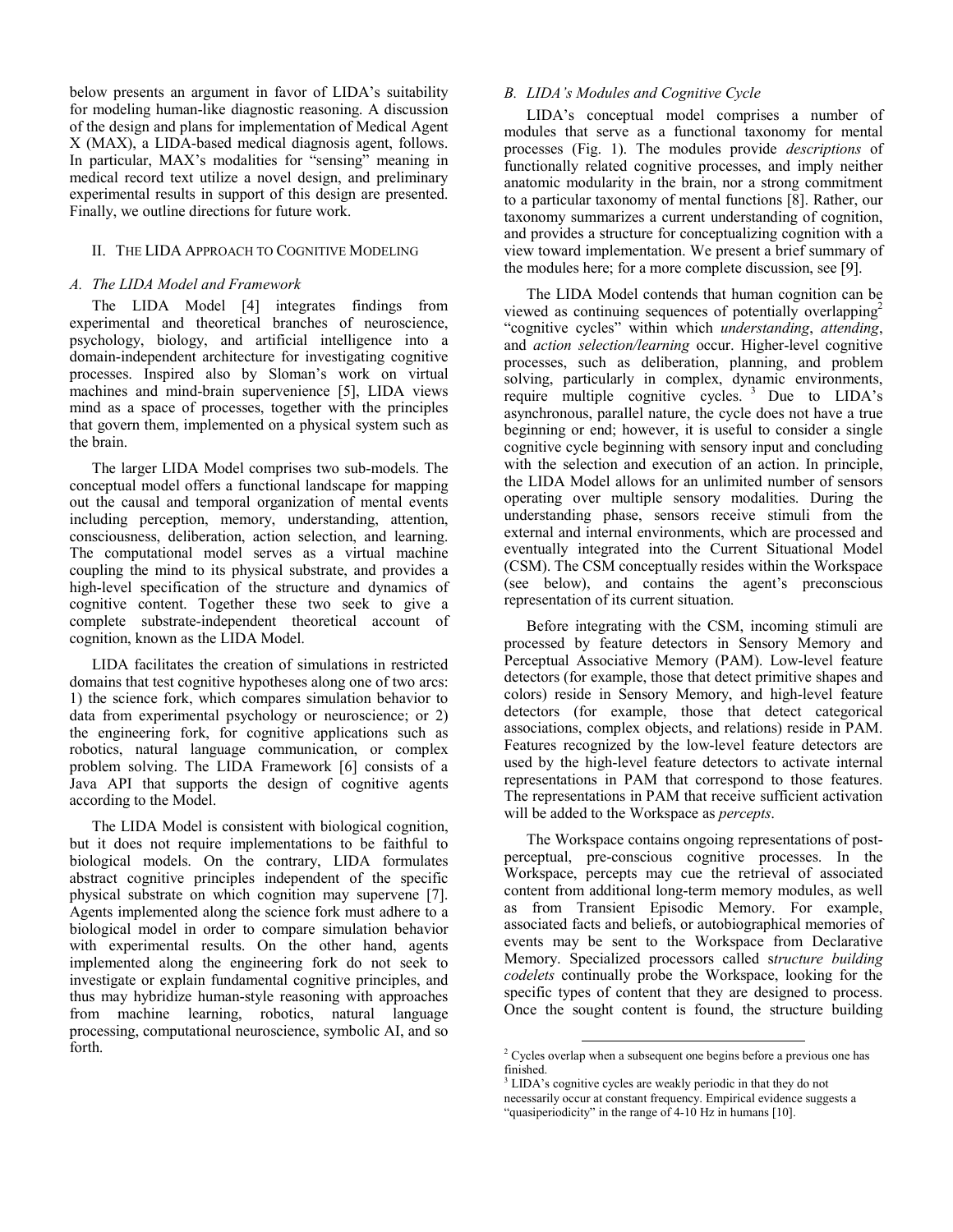

Fig. 1. The LIDA Model diagram. Sensory stimuli enter from the environment on the upper left, and the cognitive cycle (see text) proceeds in a clockwise circle to action execution, bottom left. Not all elements of the diagram are discussed here. See [9] for details.

codelets elaborate on it, supplying additional associations that give the content meaning. In turn, these associations may cue additional content from PAM, Declarative Memory, Transient Episodic Memory, etc. The recent percepts, the cued associations, and the content constructed by the structure building codelets taken together form the agent's understanding of its current situation; i.e., the Current Situational Model.

The CSM may contain an abundance of information. *Attention codelets* are processors that specialize in determining the portions of the CSM that deserve the agent's attention. Similar to structure building codelets, attention codelets continually watch the CSM, selecting portions of the CSM relevant to the specific concerns of that codelet. The selected structures, referred to as *coalitions*, are sent to the Global Workspace module to compete for the agent's limited focus, consistent with Baars' Global Workspace Theory [11]. The winner of this competition will be the structure to which the agent attends during the current cognitive cycle, and will have its contents globally broadcast to all of the various LIDA modules. This global broadcast, also known as the conscious broadcast, initiates the learning mechanisms in the LIDA Model, and starts the action selection phase when it is received by the Procedural Memory module.

Procedural Memory contains data structures called *schemes*. A scheme comprises an action template, a context that suggests when the action should be taken, and the expected outcome. Schemes with contexts resembling the contents of the global broadcast instantiate; that is, they bind variables within the templates to the specific details of the current situation. The scheme instances then propagate to the Action Selection module, which selects exactly one highlevel behavior for execution. Finally, the Sensory Motor Memory module executes the algorithmic steps that implement the selected action using the agent's actuators.

# *C. Virtues of the LIDA Approach*

LIDA comprises a broad theoretical account of cognition that supports the design and implementation of agent software in relatively narrow domains. Such in relatively narrow domains. Such implementations will attempt either to replicate psychological studies of mental tasks, or to apply cognitive approaches to technological ends, termed above as the science and engineering forks of LIDA, respectively.

The LIDA Model was inspired by the implementational success of the Intelligent Distribution Agent (IDA), an autonomous software agent that fully automates the role of a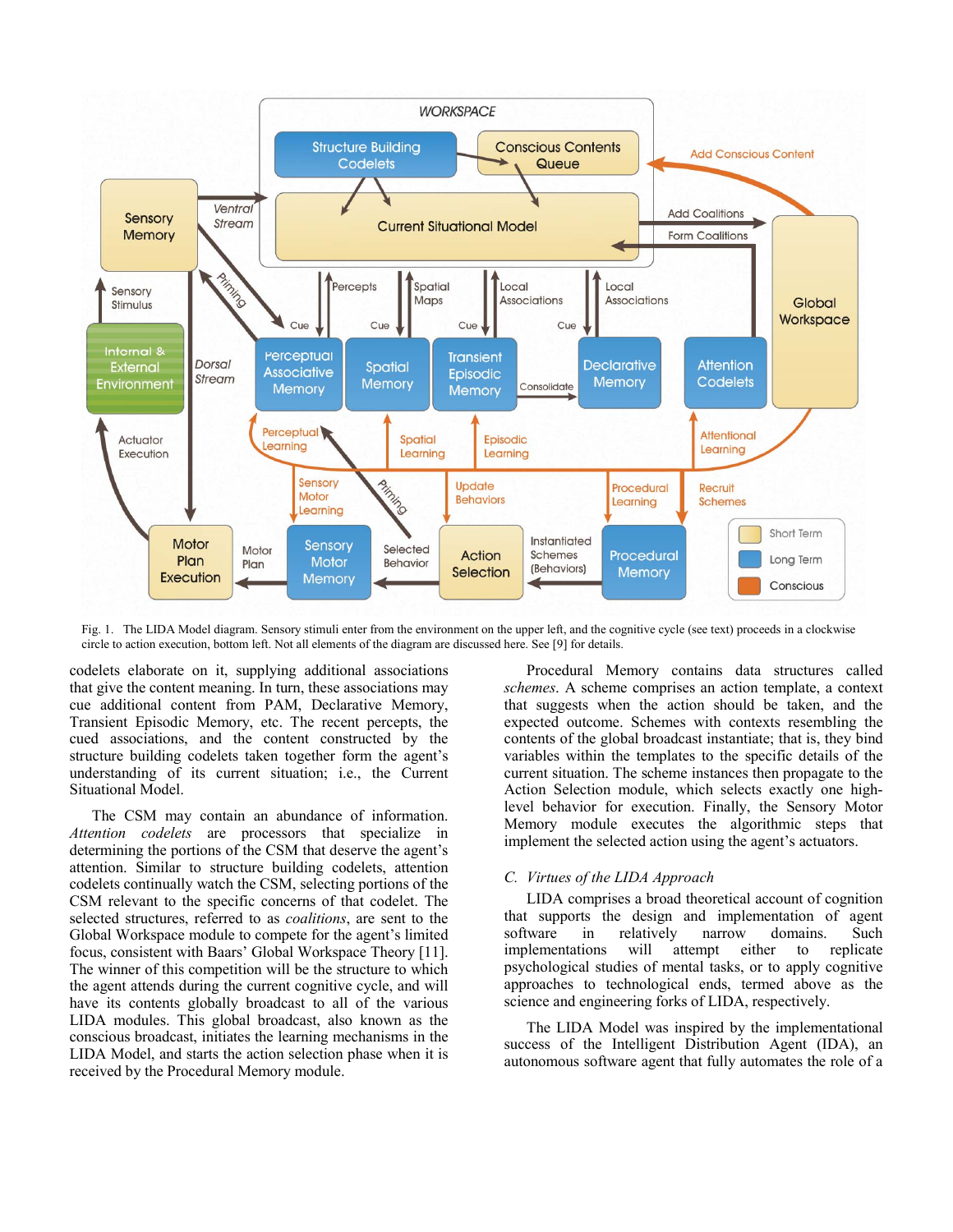

Fig. 2. MAX's cognitive cycle.

human detailer for the US Navy  $[12, 13]$ .<sup>4</sup> LIDA (for "Learning Intelligent Distribution Agent") constitutes a domain-independent generalization of IDA's cognitive cycle, augmented by the Conscious Learning Hypothesis of Baars' Global Workspace Theory of consciousness [8, 9].

Due to its breadth, LIDA requires much additional work to empirically justify its theoretical claims (eg [8]). However, applications designed using the LIDA approach offer unique value to the study of cognition in that its dual modes of simulation enhance one another in a manner paralleling the reciprocal interplay of science and technology. LIDA's modes or forks resemble Polanyi's dual modes of control in a biological system, which he terms the "test tube" and "machine" types of control [14]. Agents built along the science fork can serve as a metaphorical test tube for investigating cognitive principles, whereas those built along the engineering fork—machine-type agents—harness these principles for another purpose. This endows the LIDA approach with an evolutionary flavor in which scientific and technological criteria select for soundness among a variety of cognitive hypotheses.

It should be stressed that the LIDA approach does not require the current hypotheses of the Model to be correct; rather, they are tentative commitments forming the basis for the construction of science or engineering agent simulations. The Model evolves as new evidence accumulates, be it the evidence of LIDA simulations, or the evidence of empirical domains related to cognition. As an example of the former, the success of a test tube agent model of the attentional blink has greatly influenced LIDA's attentional hypotheses [15]. An example of the latter is the effect on the LIDA Model produced by recent progress in the study of brain rhythms and of non-linear dynamics in cognition (see [7]), which has produced several Model commitments detailed elsewhere  $[4, 7]$ .

Regarding the domain of medical diagnosis, highly trained humans are the only agents currently capable of a cognitive performance adequate to the needs of real-time healthcare. The LIDA Model provides a path for incrementally constructing an artificial agent with the necessary cognitive skills. The performance of this agent, Medical Agent X (MAX), offers the promise of computational evidence to help refine the Model.

 <sup>4</sup> A detailer is responsible for determining new assignments when current assignments end. The determination must take into account sailor preference as well as numerous naval policy requirements, and the needs of particular jobs. IDA communicates with sailors via emails in natural language, reads and understands relevant language in emails from sailors, and uses a cognitive cycle to consult appropriate human resource databases and deliberate on which options to offer [12,13].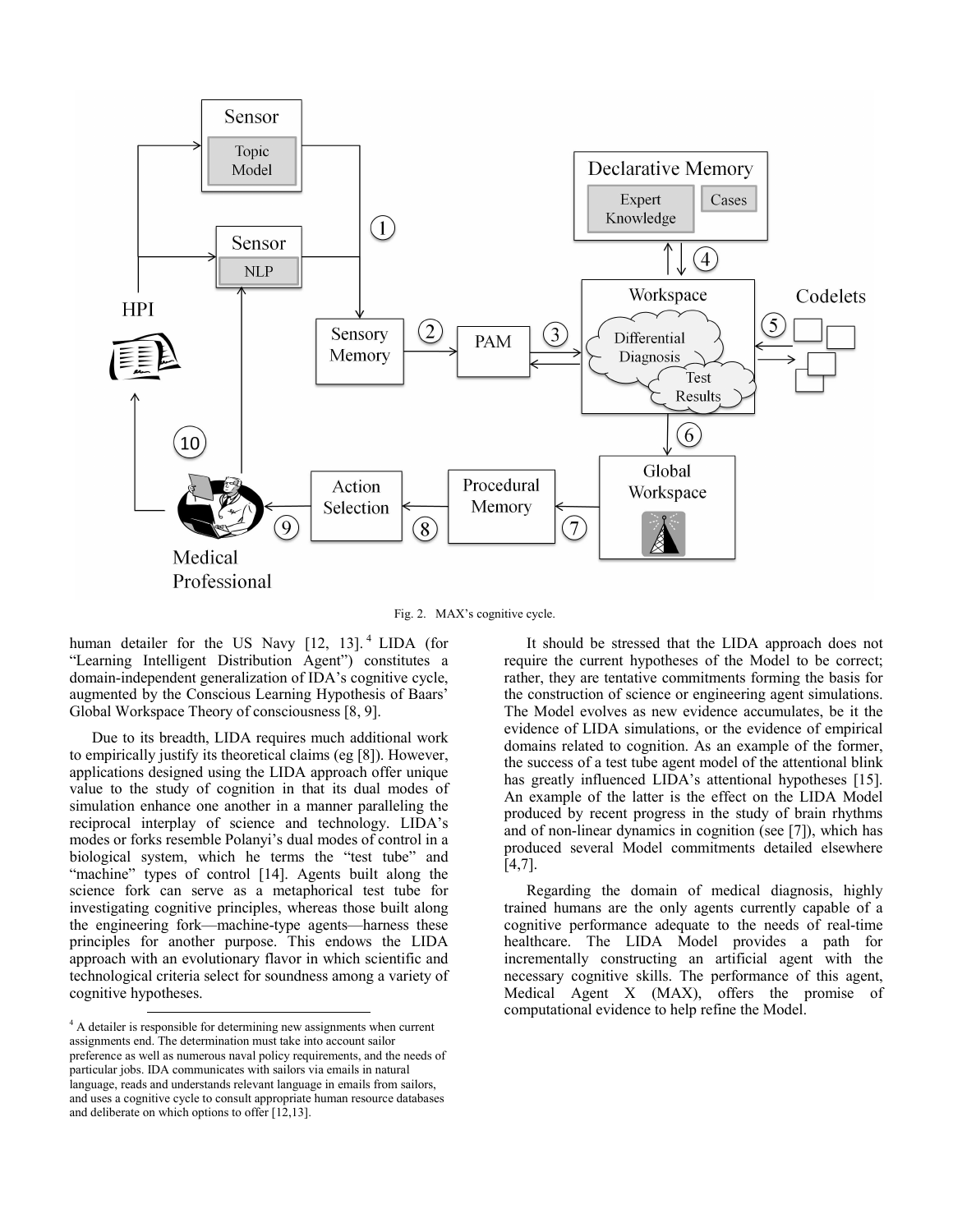# III. MEDICAL AGENT X (MAX)

# *A. Medical Reasoning*

Medical diagnosis comprises a complex, high level set of cognitive processes that includes data- and hypothesis-driven reasoning as well as perceptual, episodic, attentional, and procedural memories [16,17]. MAX's initial implementations will focus on hypothesis-driven reasoning, and, as an "engineering fork" implementation (see II.A), will integrate strategies that do not mimic biological models. Nonetheless, its central aim is to endow a computational agent with human-like intelligence for diagnostic thinking in the context of a clinical encounter with a patient.

Clinical hypothesis-driven reasoning is known as *differential diagnosis*. The clinician generates a list of possible diagnoses according to likelihood and medical urgency, and then proceeds to investigate along lines designed to eliminate (rule out) or confirm (rule in) potential causes. Differential diagnosis can also be used to refer to the list of clinical hypotheses under current consideration.<sup>5</sup> These hypotheses need not be mutually exclusive. A more in-depth description of differential diagnosis may be found in our earlier work [17].

# *B. MAX's Cognitive Cycle*

MAX is equipped with sensors and actuators that allow it to read electronic medical records, and interact with medical professionals to requests tests, suggest diagnoses and treatments, and receive instructions and feedback in natural language. MAX has a "sensory modality" that specializes in processing electronic medical records, in particular, the History of Present Illness (HPI).<sup>6</sup> This modality uses a topic model, $\bar{7}$  trained on clinical data from the MIMIC-II clinical database, a large corpus of de-identified electronic medical records [20]. MAX's topic model will infer a pattern of diagnostic categories from an HPI and use this pattern as a starting point for MAX's diagnostic reasoning. Further details regarding clinical topic modeling can be found in Section IV.

MAX will then refine its diagnostic impression using standard lines of clinical investigation over multiple cognitive cycles. The following steps describe MAX's cognitive cycle (Fig. 2).

(1-3) A collection of topic model feature detectors infers likely diagnostic categories from a partial History of Present Illness (HPI). Concurrently, NLP feature detectors extract lexical and syntactic information. Both pass activation to corresponding representations in PAM. Representations with activations above a userdefined threshold propagate to the Workspace as percepts.

- (4-6) The percepts in the Workspace cue associations in Declarative Memory such as diagnostic hypotheses, expert knowledge, and previously encountered medical cases. Structure building codelets create/refine the differential diagnosis, a structure which forms the core of MAX's Current Situational Model. Attention codelets determine salient feature sets in the CSM, which they send to the Global Workspace as coalitions.
- (7-9) Coalitions compete and the winning coalition is broadcast globally. Procedural Memory receives the broadcast, activating schemes most relevant to what MAX is currently attending. These are instantiated into the action selection module, creating a pool of relevant actions that can complete for selection. Example actions include initiating a particular line of investigation, asking a particular question, requesting the results of a diagnostic study or treatment, and suggesting the likely diagnosis. The selected action generates natural language for a human user or creates appropriate Workspace codelets and data structures to track expectations and plans.
- (10) A Natural Language Processing (NLP) sensor analyzes the medical practitioner's response and MAX repeats the above process with the additional information. The topic modeling feature detectors continue to monitor the HPI as the medical practitioner adds information to the document.

It should be noted that all the modules continue to operate asynchronously as the cycle advances; for example, while an action is being selected, the perceptual processes continue to update the CSM, cues to Declarative Memory continue, and codelets continue to operate in the Workspace.

# IV. CLINICAL TOPIC MODELING FOR MAX

Much of the information required to perform diagnostic reasoning resides in free-text portions of the medical record [21]. Free-text medical records are generated by humans for humans, and exhibit narrative structure with clinical facts and causal clues--both explicit and implicit--embedded together in a variety of temporal contexts [21]. Although such data is extremely useful to human providers, the automated extraction of complete and accurate information from this data has long presented a challenge that remains to be surmounted.

Typical approaches to this problem involve data mining, named-entity recognition (NER), negation detection, sentence detection, question answering, and other standard NLP techniques [21, 22]. Topic modeling is often included among these standard techniques. However, we are investigating the use of topic models as a knowledge base for the "intuitive" recognition of semantic patterns in clinical text. Here we present the preliminary results of our investigations.

## *A. Topic Modeling*

Topic modeling refers to a hierarchical Bayesian generative model for a corpus of text documents, originally

 <sup>5</sup> When used without an article ("a" or "the"), differential diagnosis refers to the process; when used with an article or other specifier, it refers to a list of diagnostic possibilities under consideration.

<sup>&</sup>lt;sup>6</sup> The HPI details a patient's progression of symptoms and is the starting point for medical reasoning. See [17] for details.

<sup>7</sup> A topic model utilizes the statistical structure of word occurrences within a corpus of documents to infer "what a document is about" [18,19].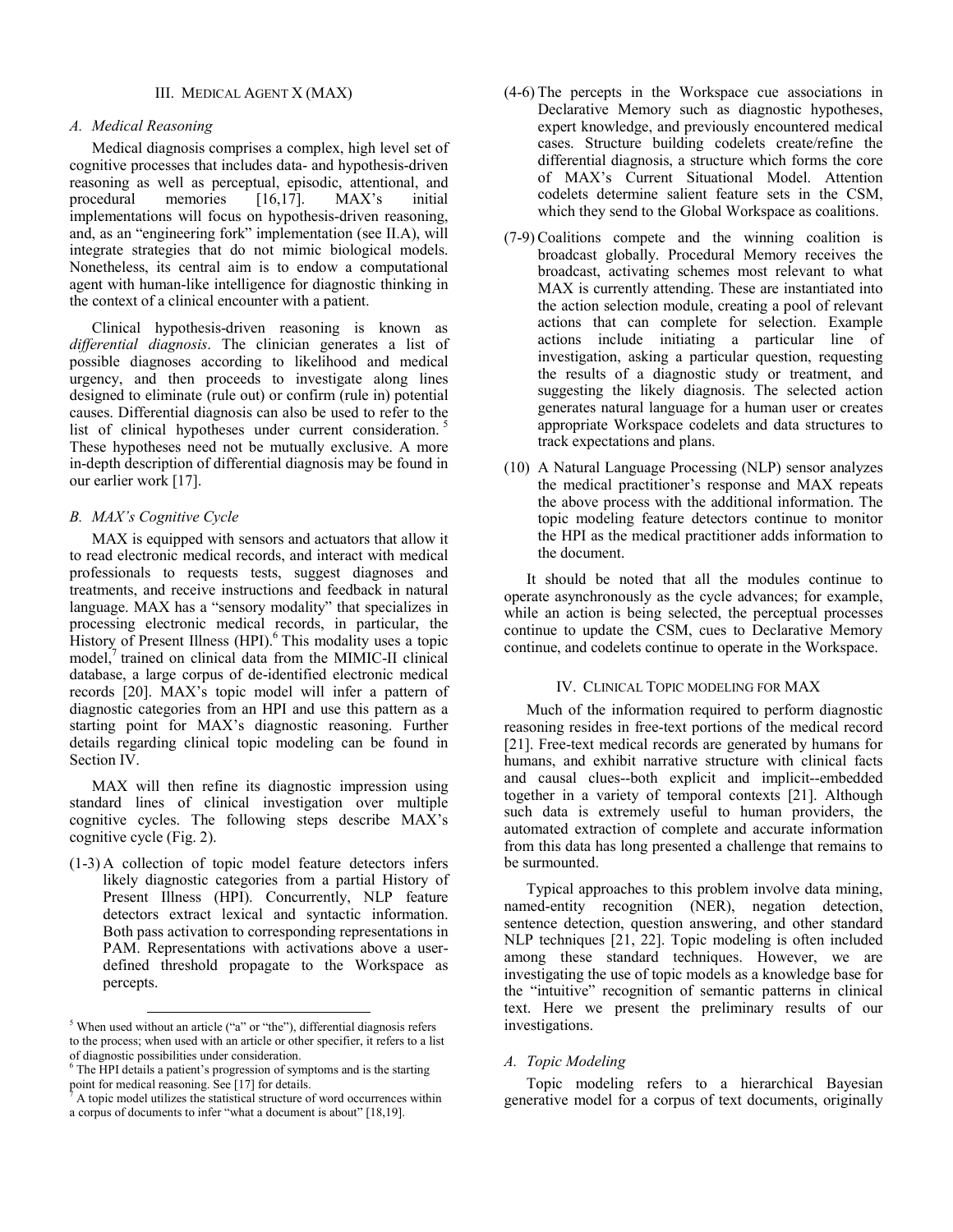|  |                                                                                                                             |                                                                                                                                          |                                                                                                                                      |                                                                                                                                    | в.                                                                                                                                       |                                                                                                                                 |                                                                                                                                 |                                                                                                                    |
|--|-----------------------------------------------------------------------------------------------------------------------------|------------------------------------------------------------------------------------------------------------------------------------------|--------------------------------------------------------------------------------------------------------------------------------------|------------------------------------------------------------------------------------------------------------------------------------|------------------------------------------------------------------------------------------------------------------------------------------|---------------------------------------------------------------------------------------------------------------------------------|---------------------------------------------------------------------------------------------------------------------------------|--------------------------------------------------------------------------------------------------------------------|
|  | <b>Genetics</b>                                                                                                             | Evolution                                                                                                                                | <b>Disease</b>                                                                                                                       | <b>Computers</b>                                                                                                                   | <b>Coronary disease</b>                                                                                                                  | Pulmonary<br>disease                                                                                                            | <b>Head trauma</b>                                                                                                              | Acute abdomen                                                                                                      |
|  | human<br>genome<br>dna<br>genetic<br>genes<br>sequence<br>gene<br>molecular<br>sequencing<br>map<br>information<br>genetics | evolution<br>evolutionary<br>species<br>Organisms<br>life<br>origin<br>biology<br>groups<br>phylogenetic<br>living<br>diversity<br>group | disease<br>host<br>bacteria<br>diseases<br>resistance<br>bacterial<br>new<br>strains<br>control<br>infectious<br>malaria<br>parasite | computer<br>models<br>information<br>data<br>computers<br>system<br>network<br>systems<br>model<br>parallel<br>methods<br>networks | artery<br>coronary<br>left<br>catheterization<br>disease<br>cardiac<br>fraction<br>anterior<br>descending<br>bypass<br>ejection<br>graft | pulmonary<br>respiratory<br>lower<br>oxygen<br>treated<br>failure<br>chest<br>pneumonia<br>rav<br>distress<br>extremity<br>lobe | head<br>ct<br>trauma<br>hemorrhage<br>fracture<br>scan<br>intubated<br>injury<br>dilantin<br>negative<br>extremities<br>arrival | pain<br>abdominal<br>diarrhea<br>nausea<br>vomiting<br>days<br>fever<br>back<br>began<br>bowel<br>chills<br>change |
|  |                                                                                                                             |                                                                                                                                          |                                                                                                                                      |                                                                                                                                    |                                                                                                                                          |                                                                                                                                 |                                                                                                                                 |                                                                                                                    |

Fig. 3. A. Sample topics from a 100-topic model of *Science* articles [19]. B. Sample topics from a 30-topic model trained on HPI text from MIMIC-II discharge summaries.

developed by David Blei and colleagues [18]; see [19] for an excellent review. We confine our discussion here to the simplest form of topic modeling, Latent Dirichlet Allocation (LDA) [18]. In brief, topic modeling begins with the idea of a topic distribution, which assigns a probability to each word in a vocabulary of size *V*. Therefore, a single topic distribution can be represented by a real-valued vector of length V, with the constraint that its components are nonnegative and sum to one. Thus, a random sample from a topic will produce a single word. Words that correspond to what that topic is about will have the highest probability of being sampled. A document is modeled as a "bag of words" without regard to word order.

A central intuition of topic modeling is the idea that documents can exhibit multiple topics [19]. In a topic model with *T* topics, the topic proportions for a document can be expressed as a real-valued vector of length T, also with nonnegative elements summing to one. Thus, when a set of topic proportions is randomly sampled, a single topic is returned. Finally, a topic model must have a "distribution over distributions" that returns a random set of topic proportions. In LDA, the Dirichlet distribution plays this role.

Thus the words are observed, and the topics and topic proportions represent hidden variables that reflect the underlying statistical structure of the corpus.

Approximate Bayesian inference can produce the parameters for an LDA topic model from an actual set of documents. In this way, *D* documents of length  $N^8$  (the corpus) are modeled as having been generated by the topic model in the following manner:

- *1)* Initialize  $d = 1$ , the index into documents, and  $w = 1$ , the index into document words;
- *2)* From the Dirichlet distribution, randomly generate a vector of topic proportions for this document;
- *3)* For each word *w* in the document, sample the document's topic proportions for a topic *t*, and from *t* randomly generate a single word;
- *4)* Increment *w* to *w+1* and repeat 3) until document *d* contains  $N_d$  words;
- *5)* Increment *d* to  $d+1$ , reset  $w = 1$ , and return to 2) to generate the next document, until the corpus contains *D* documents.

Given the number of topics *T* and an actual corpus, the inference algorithm returns the topics, topic proportions, and word assignments that maximize the probability of observing the actual corpus. For example, Blei and colleagues fit a 100 topic model to 17,000 articles from the journal *Science*. Among the inferred topics were those shown in Fig. 3A [19].

Since no information other than the text data itself is available to the algorithm, LDA can be thought of as an unsupervised machine learning algorithm. However, it must be emphasized that the topic modeling algorithm is not a classifier or clustering algorithm in the traditional sense: rather than being assigned to a single class or cluster, documents exhibit multiple topics in varying proportions. The labels in Fig. 3A (bold) were chosen by the modelers based on the topic's most probable words. The algorithm has no semantic knowledge. Rather, it learns hidden statistical structure in the corpus that corresponds to semantic categories.

### *B. Clinical Topic Modeling: Preliminary Results*

Much human-generated clinical record text, especially narrative text such as the History of Present Illness (HPI), contains language specialized to facilitate diagnostic reasoning [17]. Therefore, we expected such text to display topical structure corresponding to diagnostic categories and/or other semantic categories relevant to clinical concerns. Our initial investigations support this intuition.

U.S. legislation that protects the privacy of medical records greatly complicates access to medical record data for analysis. The MIMIC-II clinical database [20] offers controlled access to a large repository of deidentified clinical data from an intensive care unit (ICU). Deidentification is an expensive and time consuming process that enables access to clinical data in a manner compliant with legislative privacy mandates.

We extracted a corpus of HPIs from 8,358 MIMIC-II discharge summaries, filtered the corpus vocabulary for stop

<sup>&</sup>lt;sup>8</sup> If the document size is uniform, *N* will be a scalar; otherwise, it will be a *D*-dimensional vector.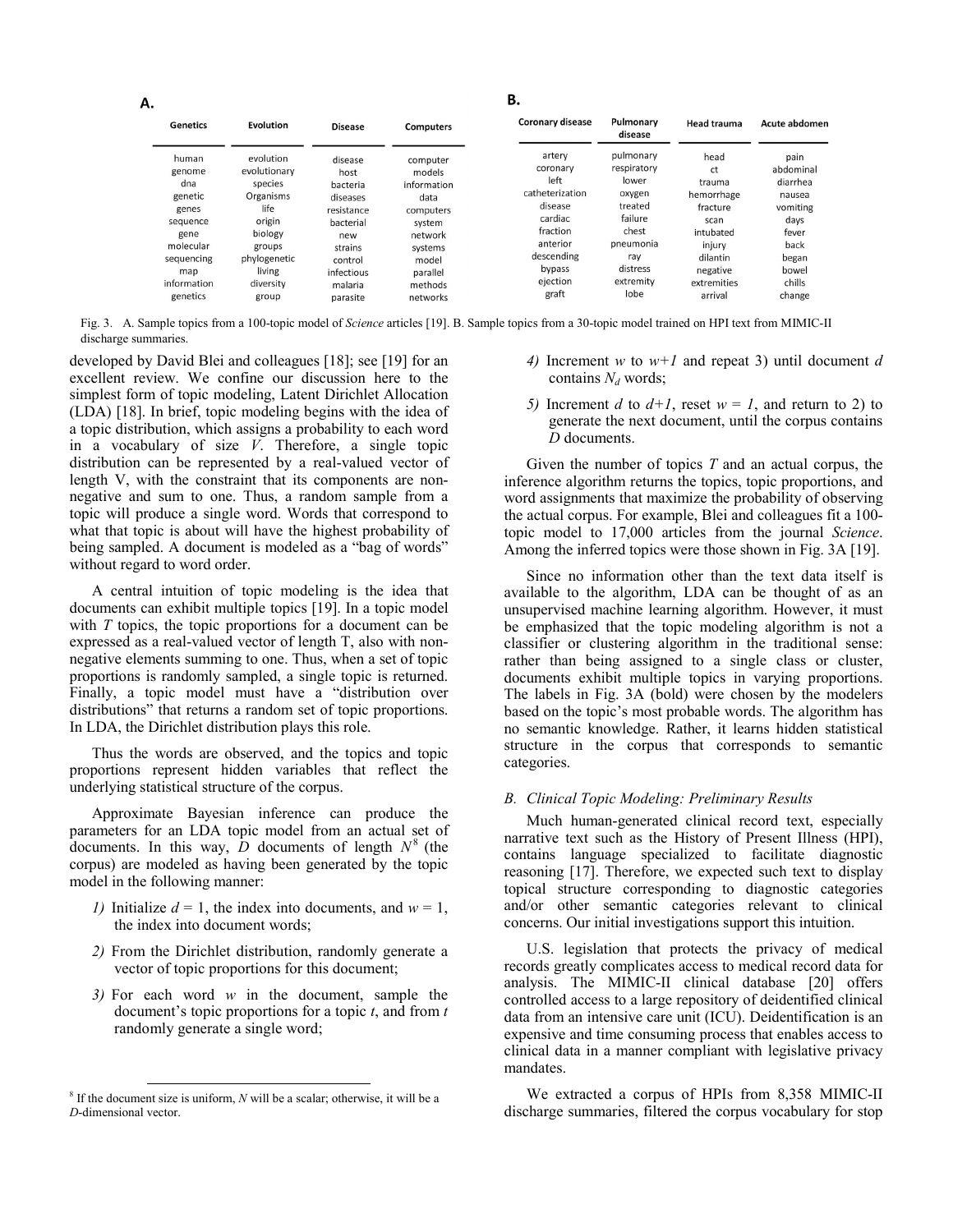words (common words with low predictive value), and created several topic models using jGibbLDA<sup>9</sup>. Since human-generated medical record text contains numerous irregularities such as misspellings, alternative spellings, inconsistent ordering of document sections, and varying section headings and separators, the HPI extraction was nontrivial. Thus, pre-processing of the MIMIC-II text files required extensive manual review of the raw files to develop regular expressions capable of detecting the desired narrative sections. Such challenges typify the case of free-text medical records; see [22] for a review. Nevertheless, the extracted corpus proved quite capable as a basis for inferring topic models using jGibbLDA.

The first author, a physician, reviewed the inferred topics of the various models and evaluated them subjectively for diagnostic relevance. All of the models showed a tendency to discover diagnostic categories; however, the 30-topic model performed best, with nineteen topics corresponding to diagnostic categories, and eleven classified as "noise." A sample of topics from this model, shown in Fig. 3B, demonstrates the clinical relevance of the topical structure. Labels were chosen by the first author and confirmed by several physician colleagues.

The utility of these topics for the MAX project lies in the ability of a topic model to infer topic proportions for new documents. Equipped with the learned parameters of a good clinical topic model, MAX could get an "idea" of what a document is about by simply analyzing the document to obtain the topic proportions that best describe it under that topic model.

While these preliminary results show promise for the application of topic modeling to clinical record text, several challenges and limitations deserve mention. First, ICU records are not ideal for extracting a corpus representative of general medical knowledge, since they necessarily contain procedural data not normally present in narrative medical text, and represent the diagnoses of the critical care subspecialty rather than those of general medicine. Records from an internal medicine ward and clinic, or better still, a much larger corpus taken from a broad cross-section of medical specialities would provide more typical narrative text in a wider range of diagnostic contexts. However, due to privacy concerns and the high cost of deidentifying data, access to such a database remains problematic.

Second, no well established quantitative metric currently exists for evaluating a topic model as a clinical knowledge base<sup>10</sup>. Until such a metric exists, significant uncertainty will qualify any judgment as to the superiority of one model over another. However, since our purpose is to equip MAX with a useful "sensory" modality for extracting meaning from clinical text, the ultimate measure will be an improvement in MAX's performance.

Third, our initial attempts at text pre-processing leave room for significant improvement, e.g. along the lines laid out by Meystre and Haug [22]. We expect a more thorough pre-processing would reduce the number of noisy topics as well as the number of noisy words (eg arrival, days, etc).

In spite of these challenges, we feel that topic modeling shows promise as a modality for quick recognition of topical content. MAX would use this modality to set a context and a focus for more lexically specific modalities, and could combine the different modes of information in its Workspace.

### V. FUTURE WORK

MAX will require a limited set of expert knowledge in order to reason over successive cognitive cycles, and thus provide a proof of concept. Such knowledge will allow it to identify symptom patterns as typical or atypical for particular diagnostic possibilities, and to instantiate learned lines of investigation for particular disease processes.

The LIDA Framework currently contains very simple implementations for structure building and attention codelets. MAX will require custom, domain-specific codelets, and their development may help specify the current claims of the LIDA Model regarding preconscious reasoning and attention.

Although our initial implementation of MAX will not include learning, the global broadcast provides a mechanism for this, in keeping with the LIDA Model. This would allow MAX to learn new clinical terms, identify new symptom patterns for disease recognition, and form new memories of clinical cases, procedures, and interventions. MAX's abilities may be further enhanced by integrating additional sensors that utilize alternate sensory modalities.

Although much development will be needed, the LIDA Model provides an architecture for endowing MAX with the ability to reason causally, and to create narratives from clinical events in the context of its own diagnostic interpretations. In principle, the LIDA Model can accommodate cognition at any scale. It is hoped that this scalability will transfer to agent implementations.

## ACKNOWLEDGMENT

The authors gratefully acknowledge the assistance of Ryan McCall, Javier Snaider, Daqi Dong, Tamas Madl, Andrew Olney, David Blei, Xiangen Hu, Whitney Cade, Nobal Niraula, and Rajendra Banjade.

#### **REFERENCES**

- [1] B. G. Buchanan and E. Shortliffe, eds., *Rule-based Expert Systems: The MYCIN Experiments of the Stanford Heuristic Programming Project*. Reading, Mass.: Addison-Wesley Pub. Co., 1984.
- [2] S. G. Pauker, G. A. Gorry, J. P. Kassirer, and W. B. Schwartz, "Towards the simulation of clinical cognition: Taking a present illness by computer," *The American Journal of Medicine*, vol. 60, pp. 981–995, June 1976.
- [3] W. W. Stead and H. S. Lin, Eds., "Computational technology for effective healthcare: Immediate steps and strategic directions

 <sup>9</sup> jGibbLDA is an open-source implementation of LDA in the Java programming language, and is available at http://jgibblda.sourceforge.net. By "knowledge," we mean the parameters of the topic model and the information they convey about the statistical structure in the corpus.